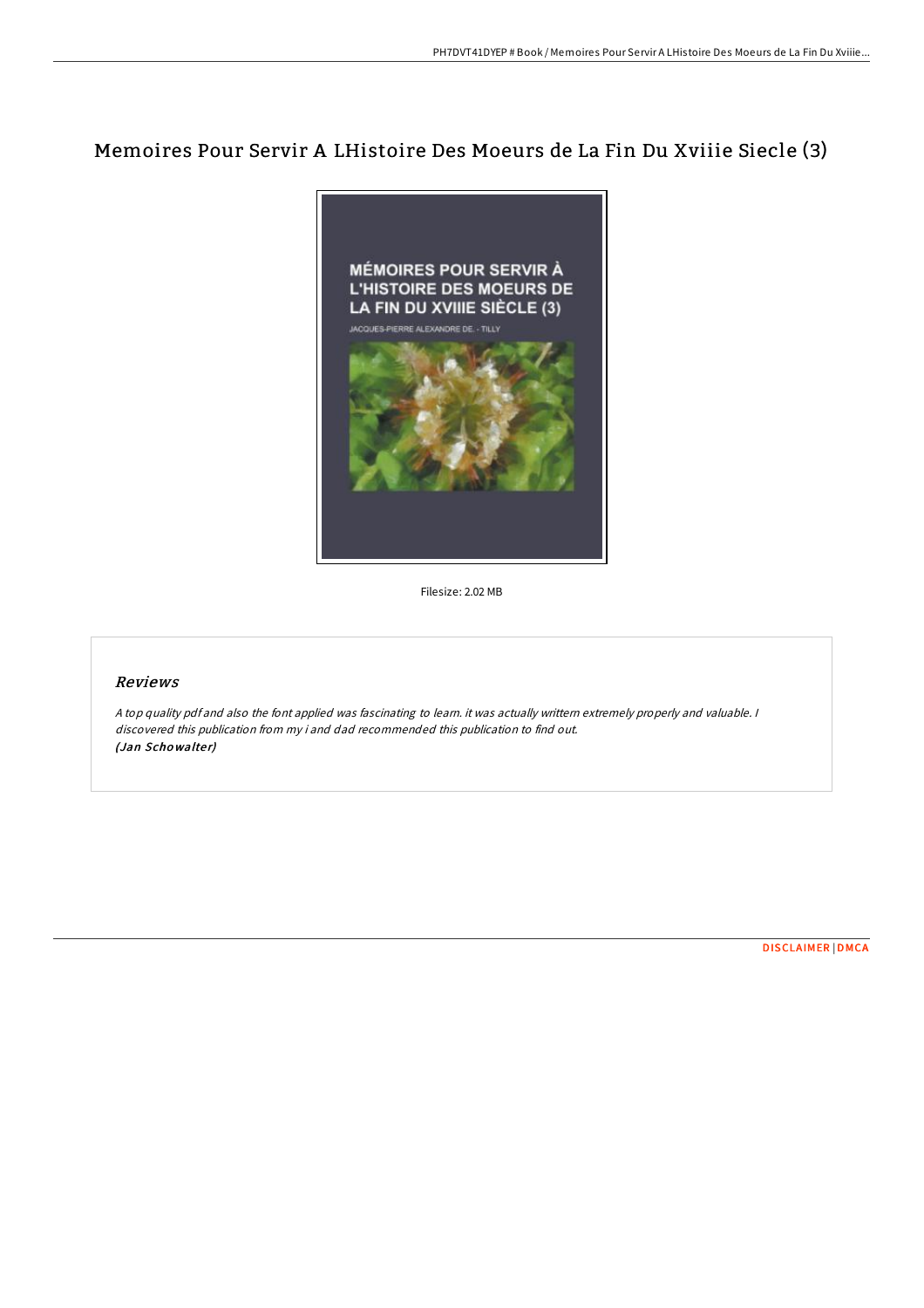## MEMOIRES POUR SERVIR A LHISTOIRE DES MOEURS DE LA FIN DU XVIIIE SIECLE (3)



To get Memoires Pour Servir A LHistoire Des Moeurs de La Fin Du Xviiie Siecle (3) eBook, make sure you refer to the button under and download the document or gain access to other information which are in conjuction with MEMOIRES POUR SERVIR A LHISTOIRE DES MOEURS DE LA FIN DU XVIIIE SIECLE (3) ebook.

RareBooksClub. Paperback. Book Condition: New. This item is printed on demand. Paperback. 42 pages. Original publisher: Washington, D. C. : Office of Aviation Medicine, U. S. Dept. of Transportation, Federal Aviation Administration ; Springfield, Va. : This document is available to the public through the National Technical Information Service, 2000 OCLC Number: ocm43960568 Subject: Air traffic control -- United States --Computer simulation. Excerpt: . . . a Table 4. Interrater Reliabilities for OTS Ratings. Dimension Median Range 1. Maintaining Separation. 95. 83 to. 98 2. Maintaining Efficient Air Traffic Flow. 89. 71 to. 94 3. Maintaining Attention and Situation Awareness. 83. 79 to. 87 4. Communicating. 91. 88 to. 93 5. Coordinating. 91. 86 to. 96 6. Managing Multiple Tasks. 88. 82 to. 93 7. Managing Sector Workload. 91. 85 to. 95 a Reliabilities are 2-rater intraclass correlation coefficients; these coefficients reflect the reliability of the mean ratings. N 24 ratees. proficiency, is. 61. This provides strong evidence for By their very nature, rating scales and checklists the construct validity of the CBPM. Apparently, this that rely on human raters to provide assessment of lower fidelity measure of technical proficiency is performance involve a certain degree of subjectivity. tapping much the same technical skills as the HFPM, However, we believe that the Over-the-Shoulder in which controllers worked in an environment highly ( OTS ) rating form and the Behavioral and Event similar to their actual job setting. In addition, a Checklist ( BEC ) increase the chances that the evalu-significant negative correlation exists between the ations provided are relatively accurate depictions of CBPM and the second HFPM component, Poor the performance observed. This is so for at least three Sector Management. reasons: 1 ) HFPM raters received extensive training on all aspects of the simulation process, especially Discussion observation...

Read Memoires Pour Servir A LHistoire Des Moeurs de La Fin Du Xviiie Siecle (3) [Online](http://almighty24.tech/memoires-pour-servir-a-lhistoire-des-moeurs-de-l.html) 同 Download PDF [Memo](http://almighty24.tech/memoires-pour-servir-a-lhistoire-des-moeurs-de-l.html)ires Pour Servir A LHistoire Des Moeurs de La Fin Du Xviiie Siecle (3)